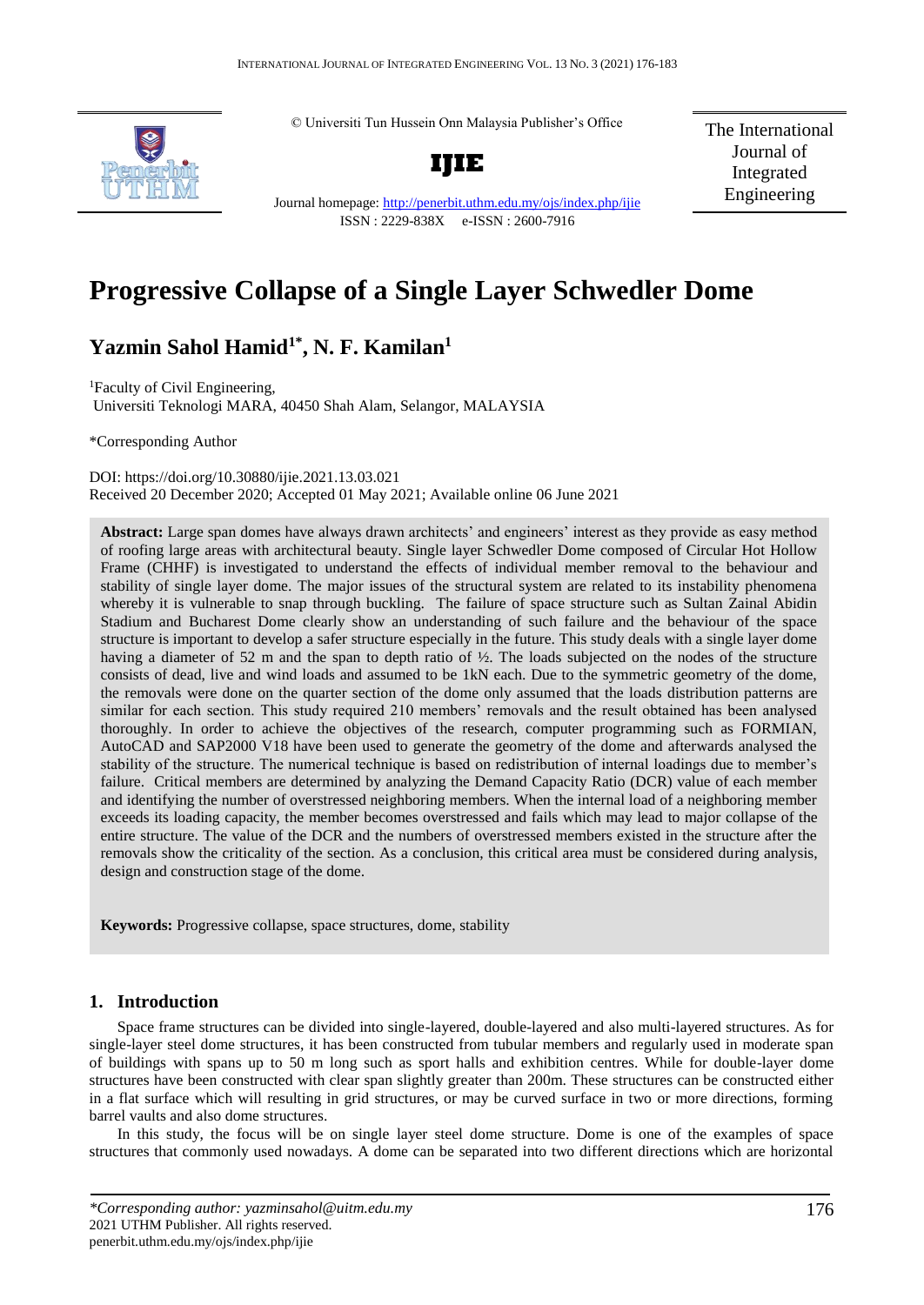and vertical section separated by hoops for horizontal section and meridian for vertical section. Like arches, domes also will undergo compression and tension and the stresses will act along the hoops and meridian lines.

However, the structural behaviour of a dome is very complex and it is hard to be predicted especially when the structures are subject to full-service loading. So, in this study, the application of SAP2000 v18 is applied in analysing the behaviour of the structure.

Therefore, because of their highly indeterminate behaviour, an issue would arise since space structure are often assumed to have high degree of redundancy such that the removal of a member would cause redistribution of internal force through the alternate load path after local failure in structures. However, from the previous research related to space trusses conducted by Erling Murtha- Smith [1], the results obtained shows that when the removal of several members is involving the potentially critical members, the progressive collapse of the structure could occur if the structure is subjected to full-service loading. He suggested that the factor of safety of the compression and diagonal members along the column line must be designed higher that the value usually applied in order to improve and increase the resistance of the space trusses against progressive collapse.

From the incident happened in Terengganu, on 2nd June 2009, it had been reported that the whole East Grandstand roof of Stadium Sultan Mizan Zainal Abidin, Kuala Terengganu had collapsed and the royal podium and the main entrance of the stadium are partially damaged due to the impact. From the investigation carried by Arshad et al. [2], the key contributor to the collapse is the removal of number of large diameter members at the critical region in the vicinity of the serious and visible misalignment in the roof space frame structure. This contributes to redistribution of force which resulted in the overloading of certain roof structural members.

The outcome predicted from this research will rebound to the benefit of society especially in providing a safe and comfort facilities and public purposes structure such as sport stadiums, leisure centres, auditoriums and also mosque. Since these structures require a column-free space with longer span, the loads acting on the structure will be transferred along the connected members to the support systems of the building. Once damage or failure occurs on one of the structure members, the loads carried by the member were redistributed which will cause overstressed to the neighbouring members.

Since the stability of the domes is important to ensure the efficiency of the space structure, further understanding about the behaviour of the domes which contributes to member's failure is necessary. This is because, the member damage often happens at the initial stage of progressive collapse of the frame structure. The ability of the structure to tolerate the redistribution loads due to member failure can be identifying by performing alternate path analysis [3].

By using SAP2000 software, the number of neighbouring members affected by the critical members' removal can be identified by analysing their Demand Capacity Ratio (DCR). If the DCR values of all members are less than 1.0, the progressive collapse should not occur but if the values are greater than 1, the possibility of progressive failure is high.

Through this study, progressive collapse due to loss of member in space structure system will be proved. The study also provides a good understanding about the stability of single layer dome and the ultimate purpose of this research is to produce better building evaluation and guidelines to prevent progressive collapse of existing or new building for structural engineers.

#### **2. Collapse of Domes**

One of the examples of collapse of domes is National Economy Exhibition Pavilion in Romania which commonly called as Bucharest Dome.

The completion of the overall construction of the dome was in 1961 (see Fig. 1) and it's originally designed as the light weight steel structure. Even though it had received much attention due to its exceptionality of the design, this structure was only last for less than two years which is in 1963 (see Fig. 2). The catastrophe is believed to occur due to unsymmetrical of 2000 kN loading coming from the snow which was surprisingly represented only 30 percent of design load.



**Fig. 1 - Bucharest Dome before collapse [4]**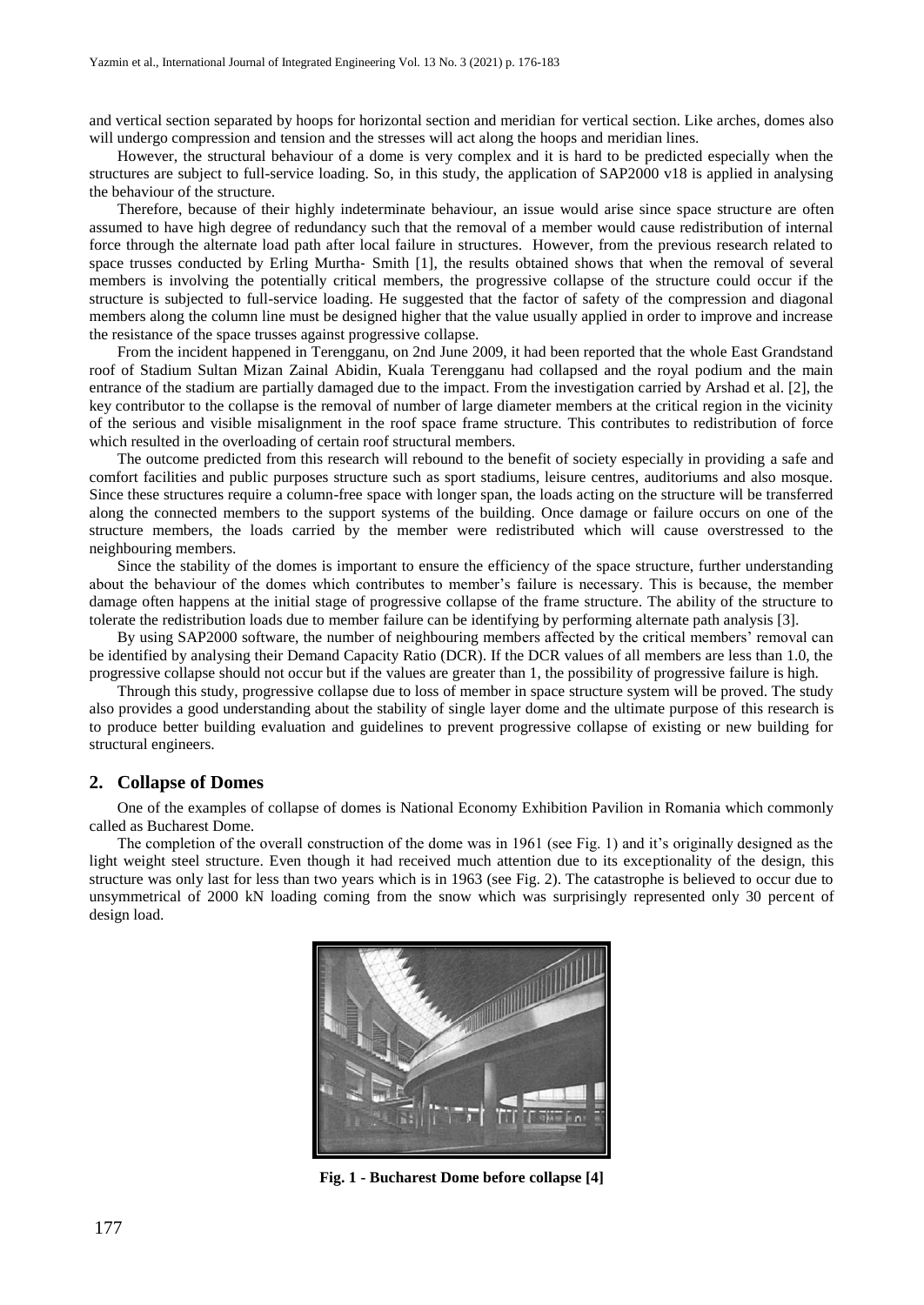

**Fig. 2 - Bucharest Dome after collapse [4]**

The investigators of the collapse concluded that the main factor contributes to the collapse of the Bucharest Dome is due to non-uniform snow loading which gathered along five radial lines of the structure and the stability of the dome eroded by the poor system of semi-rigid joint applied on the connections. This premature load failure caused the local buckling of the structural members resulted in a perfect inversion of the original structure.

#### **2.1 Vulnerability and Robustness of Dome**

According to [5], robustness can be defined as "a structure shall be designed and executed in such a way that it will not damage by events such as explosion, impact, and the consequences of human errors, to an extent disproportionate to the original cause." Therefore, it can be concluded that robustness of structure is the ability of the structure to resist any action without disproportionate consequences. If it is vulnerable to any unforeseen events such as hurricane wind, earthquake and snow, it cannot be robust. The progressive collapse of De Grolsch Veste Stadium in Enschede (2011), Stadium Southland in New Zealand (2010) and also Sultan Mizan Zainal Abidin Stadium in Terengganu (2009) have clearly highlighted the importance for reducing the structure vulnerability. There are many parameters that influence the vulnerability of structure such as constituent material and also the ductility behaviour of the structure. According to Wenjuan Zhuang [6] from University of Bristol, as long as the structural elements are able to redistribute the energy released and disperse the excess energy, the structure will remain stable and robust. From the research done, they had concluded that the progress of the failure can be obtained from energy distribution. Even the distribution of energy between the members and lower value of structural energy strain density indicates the stronger the structure.

#### **3. Methodology**

Numerical analysis by using finite element method is used to analyse the structural behaviour of the dome under loading condition coming from the self-weight of the structure, full-service loading and also lateral loading coming from the wind. The evolution of the finite element software had eased the process to analyse the loads distribution amongst the members of structure and the effects of member removal to the solidity and strength of the steel structure.

As for this study, a simple example of single layer dome with 52 m diameter and span-to-depth ratio of 1/2 having 12 number of rings and 24 number of ribs has been used and the simulation of the complex geometry of the space structure was done by using simple language programming called FORMIAN software [7]. Compared to other software such as AutoCAD and ESTEEM which require a complex and tedious procedure, FORMIAN also can provide an excellent substitute method only by giving a few instructions with simple coding in order to come out with large numbers of members with a complicated geometry. Once the skeleton layout has been modelled, the whole configuration is shifted into finite element software called SAP2000 Version 18 for the design and analysis process.

Fig. 3 shows the editory display for this study as an example on how a numerical model can be generated only by using a simple formulation while Fig. 4 shows the dome configuration based on the formex formulation done.

#### **3.1 Formation of the model**

In this case, once the model has been transferred, SAP2000 will design the member sizes and analyse the stability of the dome structure after the removals of the truss members. The design of the dome structure will be done automatically using SAP2000 software with accordance to the Euro Code Standard. Fig. 5 below shows the 3-D view of the single layer dome that has been used for the purpose of achieving the objectives of this study.

Concept of Alternate Load Path Method is applied in this analysis and the static analysis should be adequate since the loss of the members is done gradually. The members of the structure from different area were removed in order to analyse the redistribution of the internal loading of the structure due to members' failure. The critical members will be determined by analysing the Demand Capacity Ratio (DCR) value of the system and the number of overstressed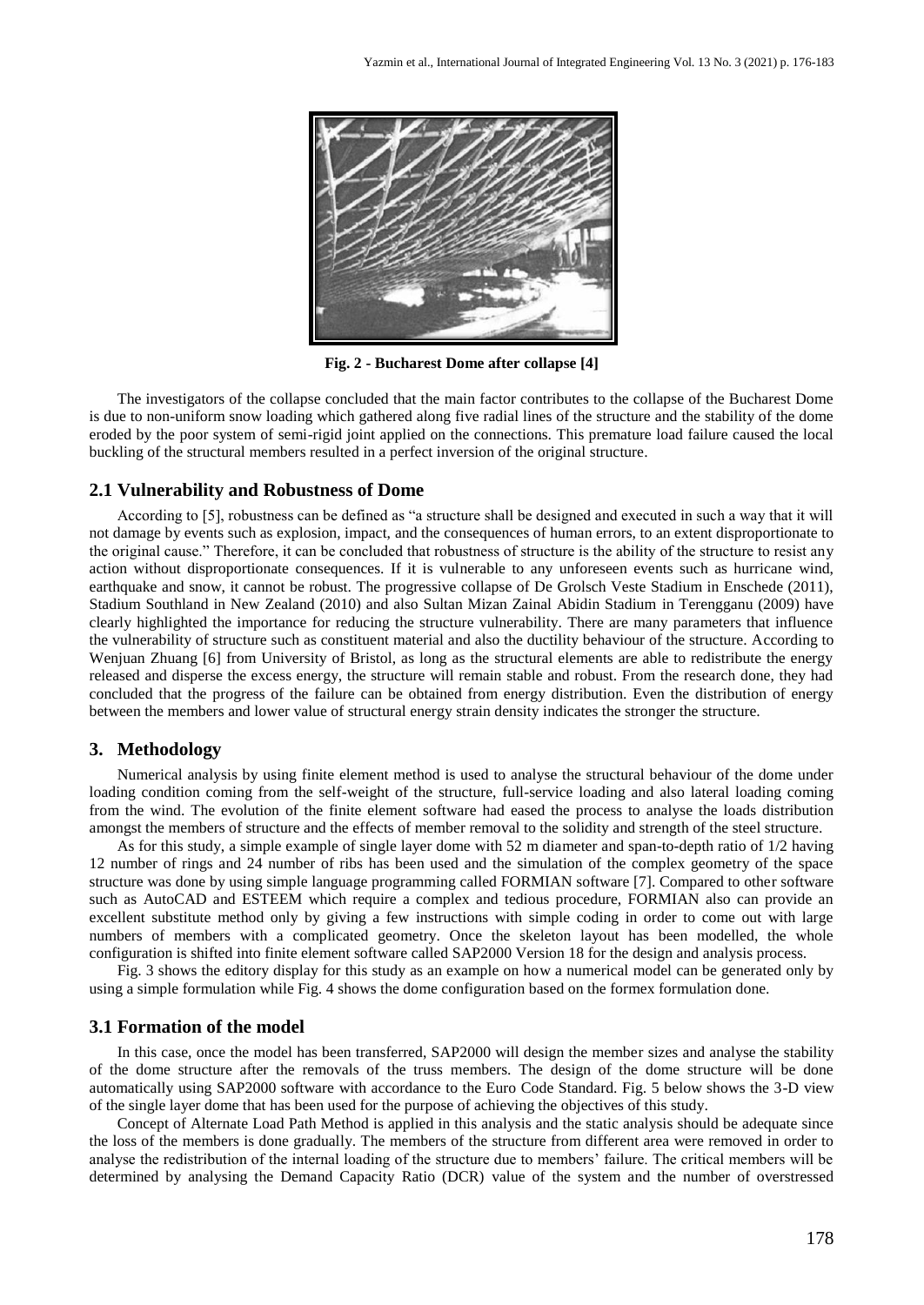amongst the neighbouring members. The area having the highest numbers of critical members is assumed as the critical region of the structure. This area will indicate that the stability of the overall structures is at risk if the members from the area are being removed due to buckling and members failure.



**Fig. 3 - A generic scheme of the dome**



**Fig. 4 - A single layer dome configuration by FORMIAN**



**Fig. 5 - 3-D view of single layer dome by SAP2000 V18**

Since linear analysis is used for this study, the DCR value of each member can be identified by comparing the member force with the member capacity obtained from the analysis. In this case, during the design stage, the progressive collapse is assumed not going to occur since all the members were designed with DCR value less than one.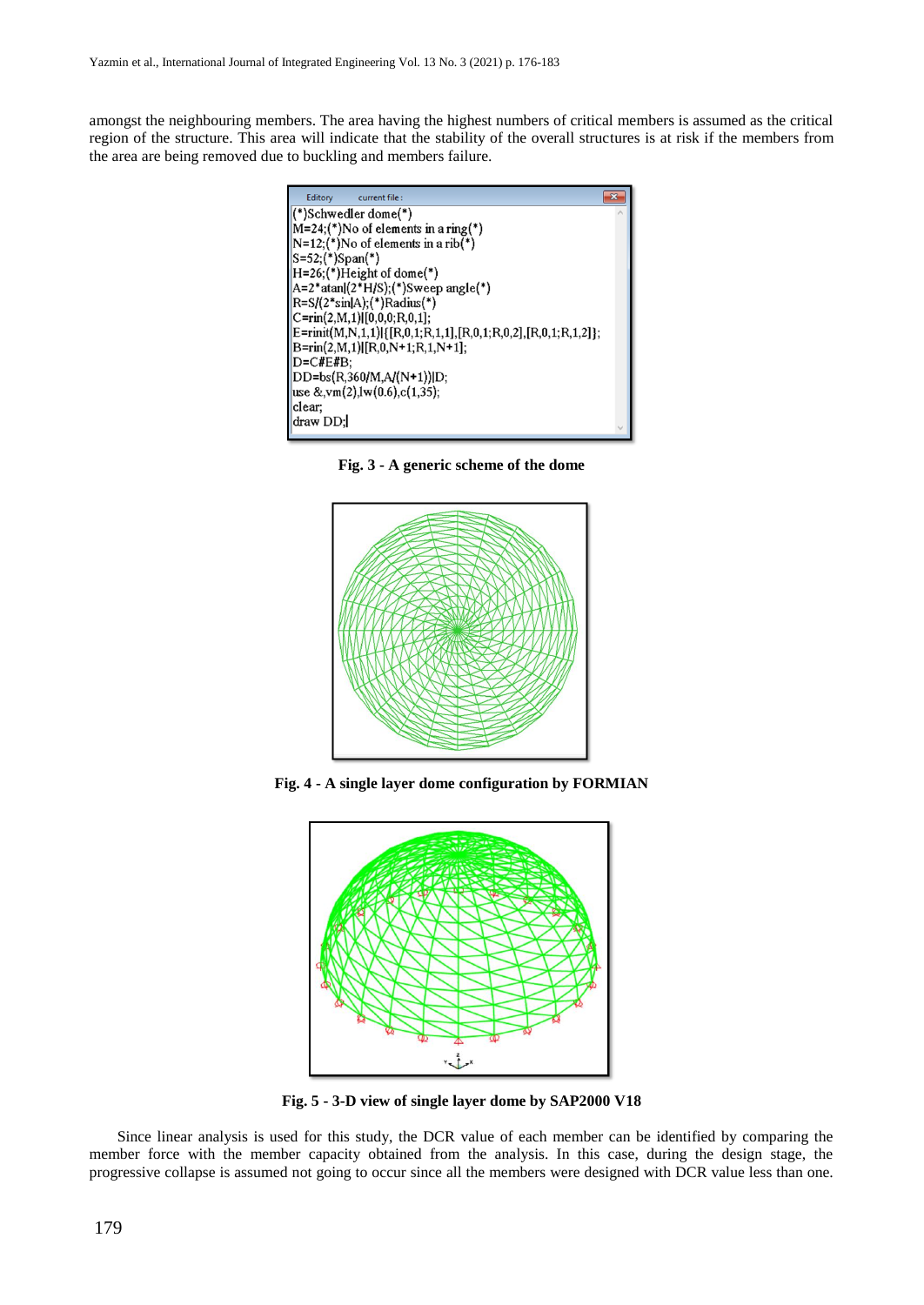However, due to sudden attacks such as explosion, earthquake or abnormal loading, some members of the dome structure may buckle or fail. Therefore, this study focuses on member removal method whereby the members of the dome structures are removed individually and separately assuming that the member is damage or loss due to the sudden catastrophic events mentioned above.

After the member is removed, the loading will have to be redistributed to other nearby members causing some members to be overstressed and have a higher DCR value than the design DCR value during the design stage of the construction. Although the structure is designed with linear elastic behaviour, once the unexpected events occur, the members which having DCR value greater than one will have a possibility to damage and fail which, in turn, will affecting the load path in the structure and cause other members to fail and result in progressive collapse of overall structure.

#### **3.2 Material and Section Properties**

The members have been assigned to be Circular Hollow Hot Rolled Sections (CHHSs) and the material having Young's Modulus of 210 GPa, mass density of 7850 kg/m3, Poisson's ratio of 0.3, yield stress of 355 MPa and grade S355 have been selected for all the members based on Eurocode 3 for design of steel structure (BS EN 1993-1-1: 2005).

Besides that, each member of structure used in this study having different length based on the location and the type of members which are column member, beam member and also bracing member. For the beam members, the length was in the range of 0.88 m to 6.79 m while for the bracing members, the length was set from 3.62 m to 7.57 m. As for column members, the length was 3.401 m for all members.

As for this study, the member size and the section properties of the member are automatically selected from the SAP2000 v18 library under 'Auto Section List' mode provided in the software. 'Auto Section List' is the list of the steel section sizes that are available in the database and through this function, SAP2000 v18 has the ability to choose, select and assign the most suitable and economical size and thickness for the members of the structure accordingly.

For economical purpose, the members of the dome should have a minimum weight, size and thickness but still capable enough to resist the loading capacities of the structure. Since this research focused on single layer dome, it is necessary to highlight that the outer diameter for all the circular hollow members must be the same except for the thickness of the member will be varies from each other.

#### **3.3 Loading Conditions**

At the initial stage, the structural member of the dome is designed so that the DCR value of each member will be lower than 1 which indicates that the member is safe and strong enough to resist the loadings subjected to the structure. In this study, each of the nodal point of the dome is assumed to be loaded by two negative vertical loads of 1 kN comes from the permanent load and also variable loads. As for the lateral loading, each node is subjected to 1 kN of wind load assuming that the wind direction is at the x-axis.

#### **3.4 Boundary Conditions**

In SAP2000 v18 [8], Z axis is indicating the vertical axis while X and Y axes are representing the horizontal axis of the system. In this study, there will be 24 numbers of supports provided by the structure and the boundary condition applied for each of them is different either in translation of vertical Z (Uz = 0), horizontal X (Ux = 0) or horizontal Y  $(Uy = 0)$ .

#### **3.5 Process of Member Removal**

For this study, the total number of the steel members for the single layer dome is 840 members. In order to make the analysis process become easier and faster, the removal of the members is done in the quarter section of the structures only assuming that the load distribution pattern for each section will be the same since the geometry of the dome is symmetrical in X and Y directions. In the process, each members of the quarter section are removed individually and separately so that the significance of the member to the stability of the structure can be analysed. For an example, the first analysis is involving the removal of Member 1 while maintaining the other 209 members of the section. After the removal of the selective member, run analysis is done to show the deformed shape of the structure due to the member removal. In SAP2000, there are two types of analysis that need to be done. The first one is stress/capacity check. For this analysis, the indicator that has been used to check the stability of the steel structure is DCR value of the member. At the first stage of this study, all the members have been set to have DCR value of less than 1 and after the removal, due to redistribution of the loading, some of the members became overstressed with DCR value greater than 1.

After stress/capacity check, analysis and design match need to be performed. Through this analysis, the thickness of the members is automatically assigned by the programme and if the analysis and the design do not match, the system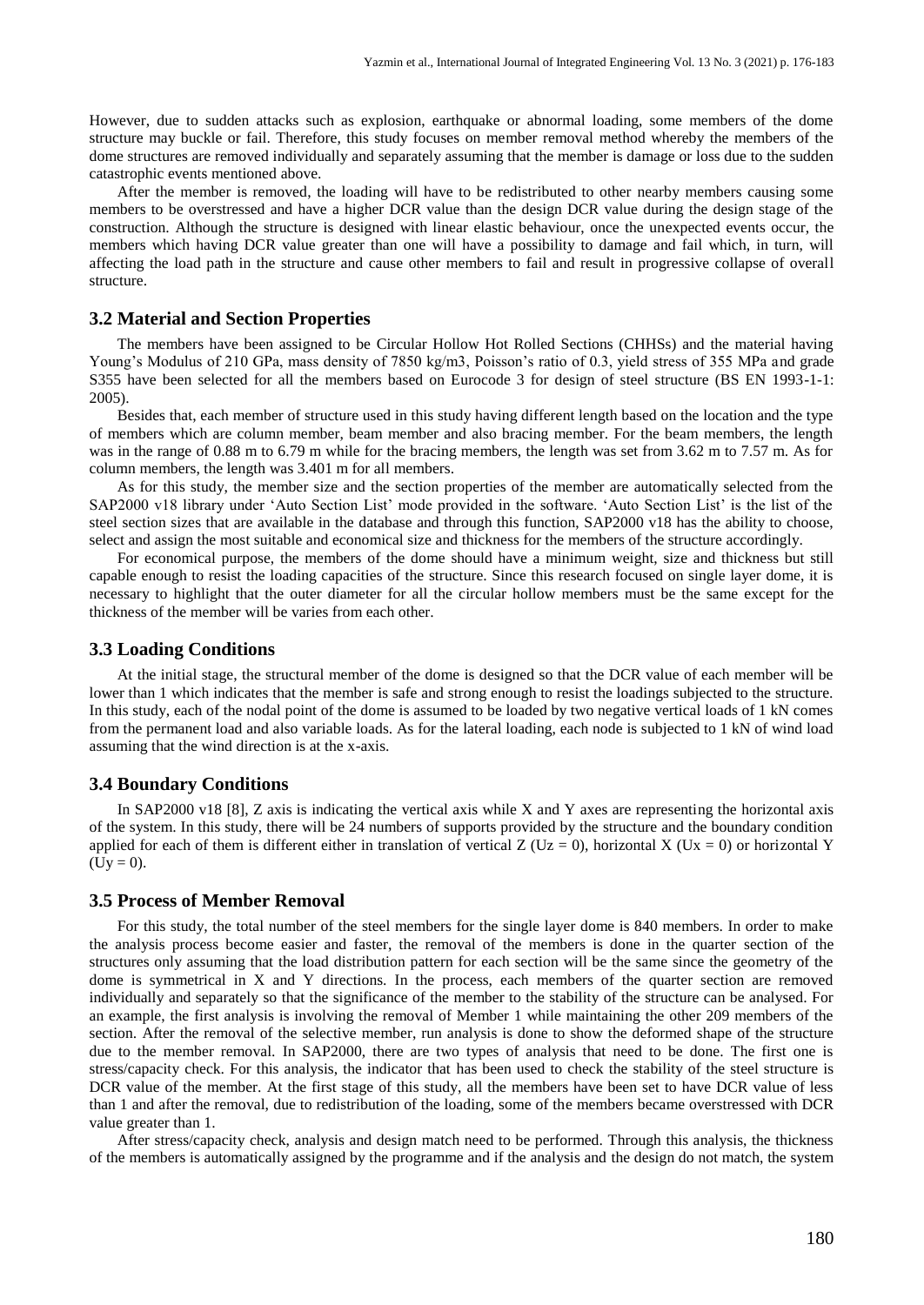will run the model repeatedly and it will continue until the programme finds the most suitable thickness for the members and the results show that the analysis and design matches.

Apart from that, it needs to be highlighted that before the Member 1 is removed, all the members are selected and the 'Auto Section List' mode is deactivated. This step is important to ensure that after the removal, the section size and the thickness for all the other members are fixed and the effects of the removal to the redistribution of loads can be defined.

When all the data has been collected, the next analysis is performed by removing another member, which is Member 2 while maintaining all the other members including Member which has been removed in the first analysis. The steps explained above are repeated until all the members in the quarter section have been removed and analysed. The data obtained from the removal of the members are studied and based on the results, the region which having the higher number of critical members can be identified and is assumed as the critical region of the dome which require extra consideration during the design and construction stage of the dome.

#### **3.6 Demand Capacity Ratio (DCR)**

The research work is focused on the effects of frame members' removal to stability of a single layer dome and how it can influence to the progressive collapse of the structure. The consideration and the analysis were carried out in linear static analysis by using Finite Element Method (FEM). The dome is designed with a span to depth ratio of 1/2 and the results obtained will be used in identifying the critical region of the structure by evaluating the demand capacity ratio (DCR) of the members and the number of overstressed members due to the removal.

The GSA describes the use of the DCR (Demand Capacity Ratio), the ratio of the member force and the member strength, as a reference to define the failure of main or important structural members by the linear analysis method. Demand Capacity Ratio is very important so that the progressive collapse potential may be reduced up to some extent. If the DCR value of a member exceeds the criteria for acceptance, the member is considered as failed. The DCR values calculated from linear elastic method helps to define the possible potential for progressive collapse of frame structure.

#### **4. Results and discussion**

The purpose of this chapter is to show the effects of member removals in a single layer Schwedler dome for the purpose of alleviating progressive collapse of a steel dome structure. This research was expected to come out with a guideline which focuses on the most critical region presented in a single layer dome. This guideline will be applicable and helpful for the engineer during the design stage of single layer dome construction since the criticality of the region has been defined in the guideline. What is more, the stability and the design of the critical region can be put as priority by the engineers. The methodology of this research only emphasizes on one single layer dome and the shape of the dome is symmetrical. Due to the limitation of the research, the removals of the members were selected from a quarter of the dome section considering the distribution pattern of loadings for each section is same. Each node of the structure has been subjected to 1 kN of vertical dead and live load and some nodes were subjected to 1 kN of lateral loading assuming that the wind load comes from one direction only. Since linear static analysis was applied in this research, therefore the Demand Capacity Ratio (DCR) value for each of the members of structure have been analysed after the removal. It is necessary to highlight that during the design stage, all the members of the model were designed with DCR value of less than 1.0 and limitation has been made which at least one member of the structure will have DCR value between 0.90 to 1.0 to ensure that the structure is economical. The assumption used in this study was the member will be considered as critical if the removal resulted in higher numbers of overstressed members existed in the structure. The analysis of DCR value influenced the selection of these critical members and afterwards, the area of the critical region will be defined based on the higher number of critical members presented in the section.

#### **4.1 Analysis of Demand Capacity Ratio (DCR)**

In order to achieve the objective of this research as mentioned before, removals of 210 members have been done throughout this study and DCR value of the other members after the removal have been collected and being analysed.

There were 6 meridians involved during the analysis and each of them consists of 12 column members, 12 beam members and 11 bracing members respectively. For the better understanding, the data collected have been categorized into three main groups which are column members, beam members and bracing members. Since the removals of any bracing members did not give any significance which result in existence of overstressed members among the neighbouring members, so the data regarding these bracing members will not be attached and discussed any further in this thesis.

Fig. 6 has graphically shown the comparison on the effects of removing three different types of members on the structural behaviour while Fig. 7 interprets the result in the form of percentage. Based on these graphs, it can be concluded that the removals of column members will lead to higher number of overstressed members compared to removals of beam members and bracing members. This is because, the collapse of a building is initiated when one or more columns which theoretically act as vertical load carrying members is failed or being removed. Once a column is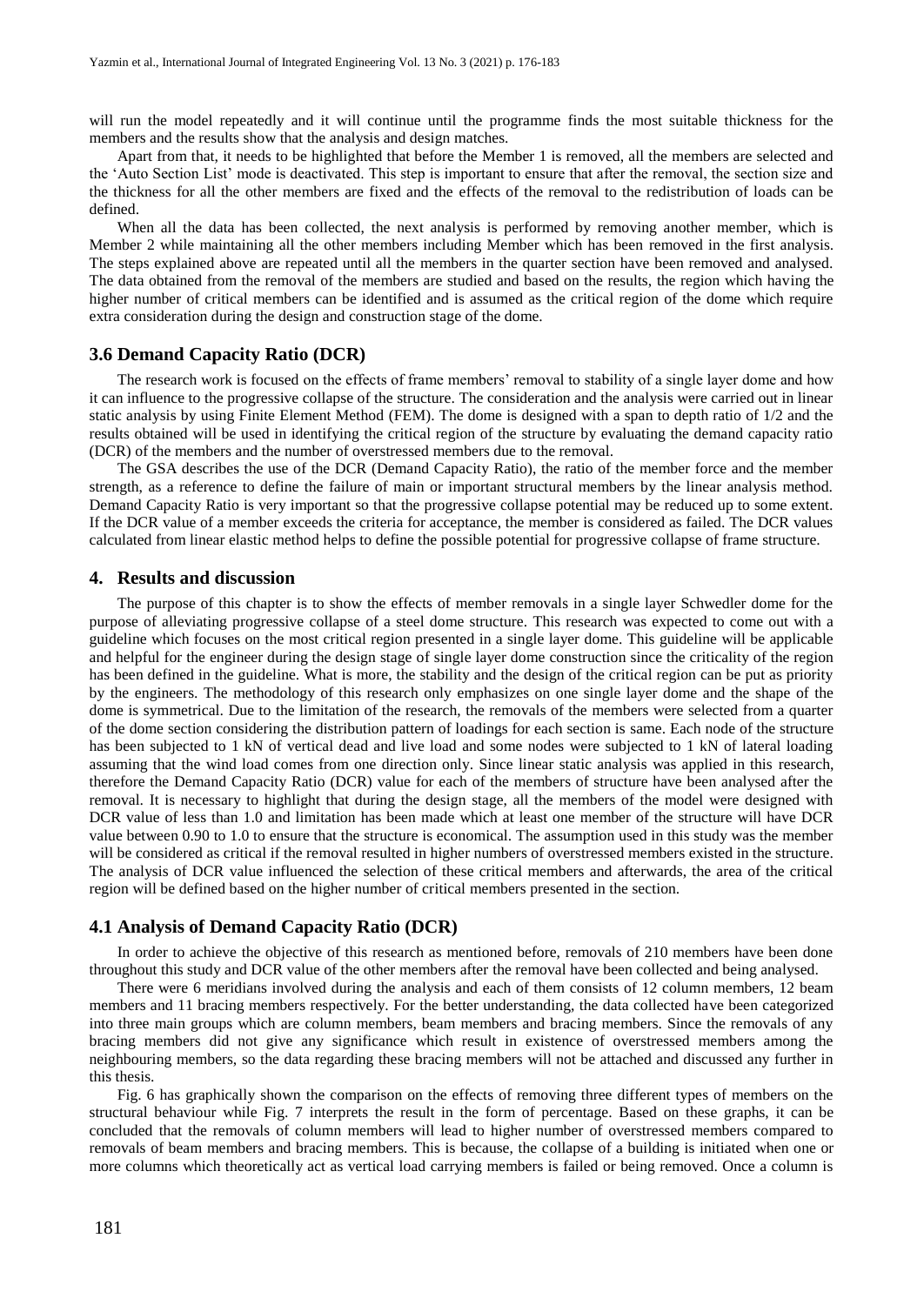removed, the gravity load which typically came from the building's weight will be transferred to the neighbouring column of the structure [9] which finally result in greater damage and the collapse of a substantial part of the structure.

The conclusion made by K. A. Giriunas and H. Sezen [9] has been proved through this study. In this present study, there are two section sizes have been used for the members of the structures to fulfil the economic requirement. The column members which connected to the support system have been set by SAP2000 v18 to have a section size of CHHF323.9X10 where all the other members were having a section size of CHHF323.9X5. Based on the results obtained, it clearly shows that when the critical member is removed, the most possible neighbouring members that will become overstressed are among the column members which act as the load transferring members of the structure.



**Fig. 6 - Comparison on the number of overstressed member between removals of three types of member**



**Fig. 7 - Percentage of overstressed member between removals of three types of member**



**Fig. 8 - Number of overstressed member versus parallels of dome**